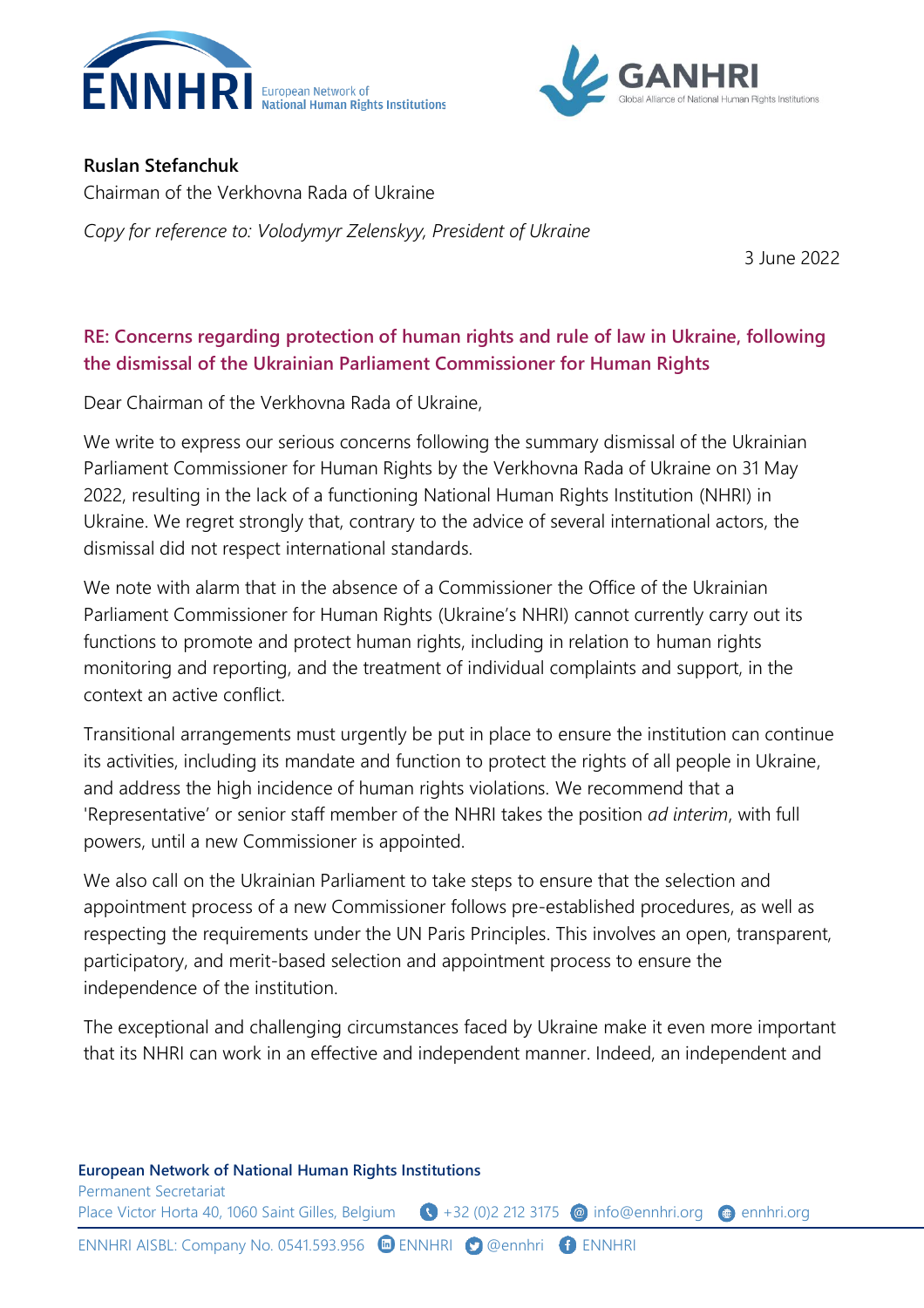



effective NHRI has been recognised by the European Union and Council of Europe as a requirement and indicator of respect for the rule of law.

We call on you and the international community to implement urgent actions to ensure the continuity of the work of the NHRI, in full compliance with the UN Paris Principles. In the annex to this letter, we detail our concerns and the actions that must be taken to ensure the promotion and protection of human rights in Ukraine.

ENNHRI and GANHRI remain available to clarify the applicable standards and to cooperate on this matter.

Your sincerely

Sima Rank

**Sirpa Rautio Maryam Al Attiyah**  ENNHRI Chair GANHRI Chairperson Director of the Finnish Human Rights Centre Chair Qatar NHRC

*This is an open letter and has been made public on GANHRI's and ENNHRI's websites.* 

**European Network of National Human Rights Institutions** Permanent Secretariat Place Victor Horta 40, 1060 Saint Gilles, Belgium  $\bigodot +32$  (0)2 212 3175 @ [info@ennhri.org](mailto:info@ennhri.org) @ ennhri.org

ENNHRI AISBL: Company No. 0541.593.956 **ENNHRI @** @ennhri **@** ENNHRI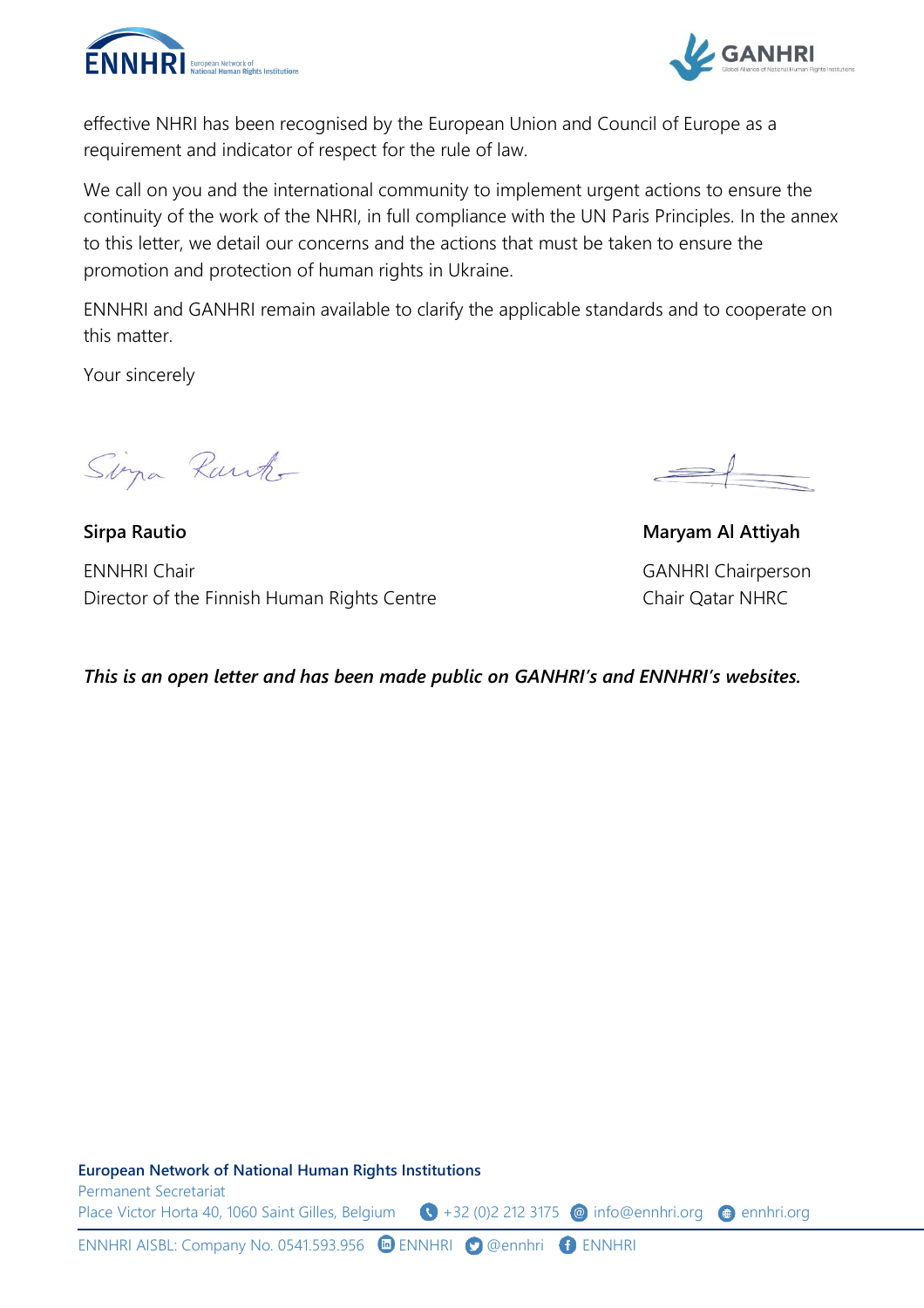

## **Annex:**

## **The dismissal of Commissioner Denisova, contrary to international standards**

As recalled in our letter of 31 May 2022, the dismissal of the Head of an institution such as the Ukrainian Parliament Commissioner for Human Rights – which acts as an Ombuds and NHRI – is subject to standards at regional and international level. They are in place to ensure a stable and independent mandate for the institutions, free from undue political interference.

We regret that the Ukrainian Parliament disregarded our earlier concerns – which were shared by other credible actors such as the [UN Human Rights Office in Ukraine,](https://twitter.com/UNHumanRightsUA/status/1531681369205743618) the [Council of Europe](https://twitter.com/CommissionerHR/status/1531649788076335109?cxt=HHwWioC9qcDXwcEqAAAA)  [Commissioner for Human Rights](https://twitter.com/CommissionerHR/status/1531649788076335109?cxt=HHwWioC9qcDXwcEqAAAA) and a group of [civil society organizations](https://zmina.ua/en/statements-en/human-rights-defenders-demand-compliance-with-procedures-and-independent-competition-for-the-position-of-the-commissioner-for-human-rights/) – that the dismissal would be contrary to international standards. As detailed in our letter, applicable standards require that the grounds for dismissal are clearly defined in law and based on serious grounds of misconduct or incompetence, in accordance with fair procedures ensuring objectivity and impartiality, and should be supported by a decision of an independent body with appropriate jurisdiction.

The dismissal of the Ukrainian Commissioner did not respect those requirements. This could have a chilling effect on the functioning of independent public bodies in Ukraine, and potentially impact on the perceived or actual independence of the new Commissioner.

### **Lack of functioning NHRI to promote and protect human rights in Ukraine during conflict**

The dismissal has immediate and serious consequences on the institution's ability to promote and protect human rights in Ukraine. To our knowledge, under the current legislative provisions, the institution is unable to perform its activities without a Head in-post.

Among the negative consequences, we are informed of the substantial restriction of on-site human rights monitoring across Ukraine, the termination of the hotline for citizens to submit complaints or receive support, and impacts on the institution's staffing. The ability of the institution to receive information and report on war crimes, and other human rights violations during the conflict, is also severely disrupted or has ceased.

Such impacts on an institution like the Ukrainian Parliament Commissioner for Human Rights represents a loss for human rights, democracy, and the rule of law in Ukraine. For Ukrainian citizens and those living in Ukraine, the institution is a key actor in ensuring respect and protection for their rights and accountability for when violations occur. In addition, the international community can no longer rely on the work of the Ukrainian NHRI to receive credible information on the human rights situation on the ground.

#### **European Network of National Human Rights Institutions**

Permanent Secretariat Place Victor Horta 40, 1060 Saint Gilles, Belgium (1) +32 (0)2 212 3175 @ [info@ennhri.org](mailto:info@ennhri.org) @ ennhri.org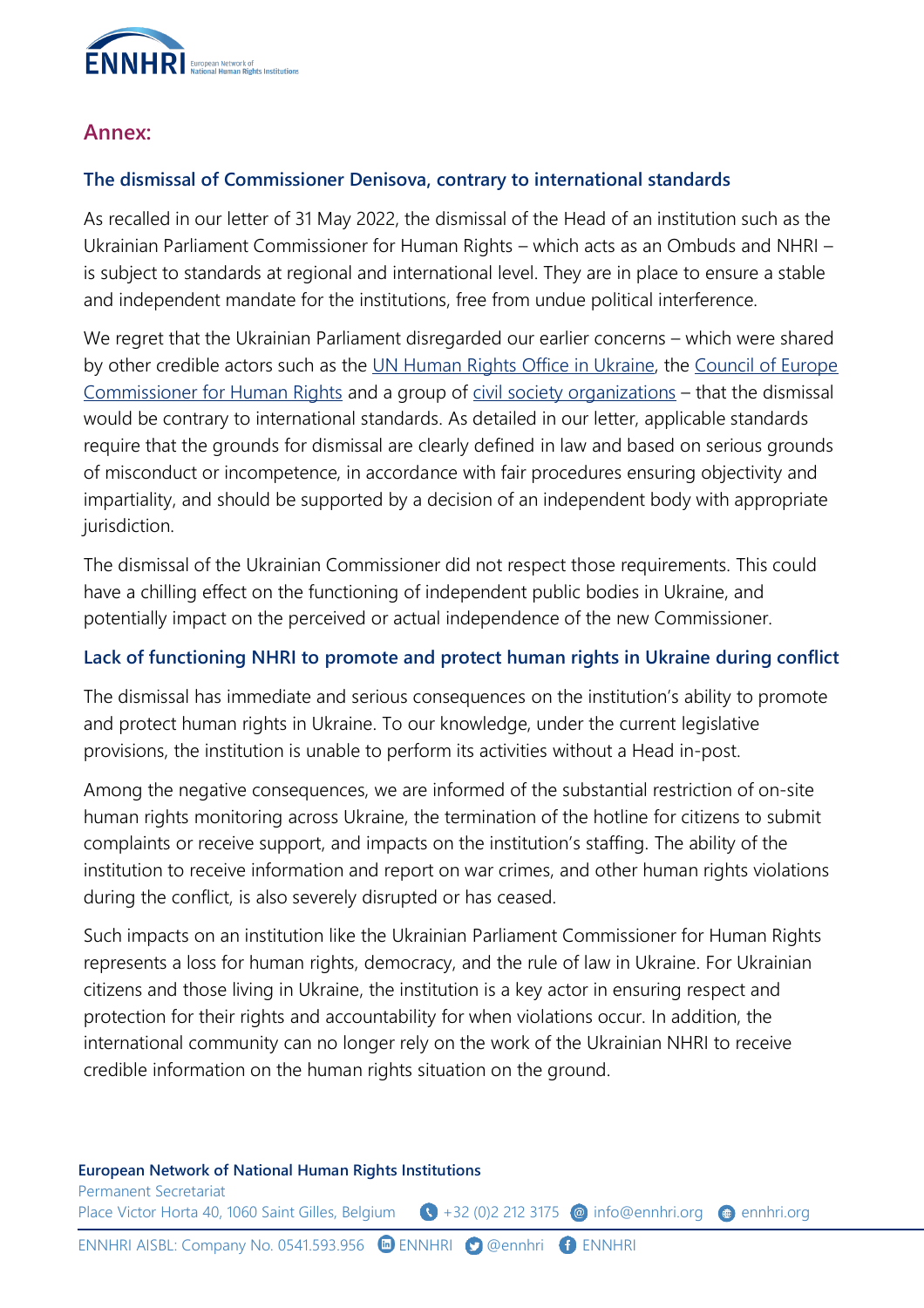

### **Need to ensure transitional arrangements while preserving independence**

The dismissal of the Commissioner is also concerning due to the lack of transitional arrangements in place. In these circumstances, the impacts above will be felt for an unspecified period, and could have long-lasting impacts on the institution.

As laid out in ENNHRI's [Opinion on Transitional Arrangements,](http://ennhri.org/wp-content/uploads/2020/10/ENNHRI-Opinion-on-Transitional-Arrangements-in-the-context-of-the-Selection-and-Appointment-of-the-Head-of-a-National-Human-Rights-Institution.pdf) provisions should be in place to maintain the permanency and institutional independence of NHRIs following the end of term or dismissal of Heads of NHRIs. The most common transitional arrangement in European countries for internationally accredited NHRIs of the Ombuds-type is that the Head of the NHRI continues in office until a new individual has been selected, appointed, and/or taken oath. Alternatively, it is common that a Deputy Head or senior staff of the NHRI takes the position *ad interim*, until a new Head is in function.

In most countries, the need to ensure transitional arrangements also comes from the principle of continuity of public services. This has been reaffirmed by a recent Recommendation of the Committee of Ministers [\(CM/Rec\(2019\)6\)](https://rm.coe.int/090000168098392f) applicable to Ombuds Institutions. The Recommendation states that "arrangements should be in place so that the post of the head of any Ombudsman institution does not stay vacant for any significant period of time". Moreover, in one if its expert opinions, the Office for Democratic Institutions and Human Rights (ODIHR) of the Organization for Security and Co-operation in Europe (OSCE) advised that members of the decision-making body of an NHRI should remain in office until a successor is appointed, in order to guarantee a proper transfer of duties and ensure the continuity of the institution (Opinion [NHRI-ISL/301/2017\)](https://www.osce.org/files/f/documents/a/a/313041.pdf).

This understanding has also been applied by the GANHRI Sub-Committee on Accreditation [\(SCA\)](https://www.ohchr.org/en/countries/nhri/ganhri-sub-committee-accreditation-sca) during the accreditation of NHRIs. For example, in a [case](https://www.ohchr.org/sites/default/files/Documents/Countries/NHRI/GANHRI/SCA_Report_October_2018-Eng_FINAL_.pdf) concerning a long transition period between the end of term and appointment of a new Head of NHRI, the SCA referred to the need to "maintain the permanency and institutional independence" of the NHRI and affirmed that the institution "must seek to operate in compliance with the legal provisions through which it was created".

We call on the Ukrainian Parliament to urgently put in place transitional arrangements that will allow the institution of the Ukrainian Commissioner for Human Rights to carry out its mandate. Such transitional arrangements should never compromise the institution's factual or perceived independence. We recommend that a Deputy or senior staff of the NHRI takes the position *ad interim*, until a new Head is in function.

**Ensuring an open, transparent, participatory, and merit-based selection and appointment**

**European Network of National Human Rights Institutions**

Permanent Secretariat Place Victor Horta 40, 1060 Saint Gilles, Belgium  $\bigodot +32$  (0)2 212 3175 @ [info@ennhri.org](mailto:info@ennhri.org) @ ennhri.org